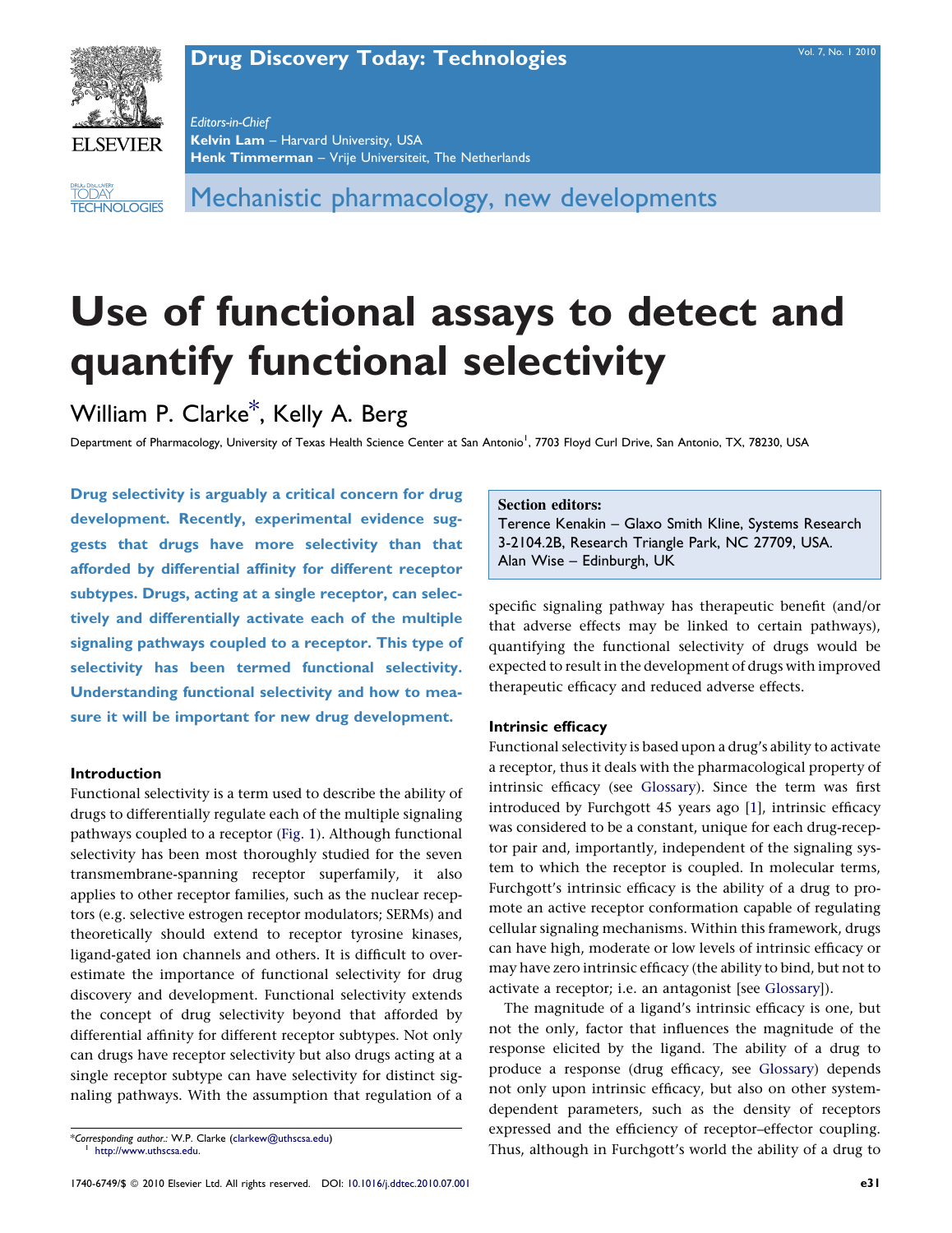#### <span id="page-1-0"></span>**Glossary**

Agonist: A ligand which increases the activity of a receptor, leading to increased receptor-mediated response. Agonists increase the proportion of the receptor population in an active conformation. Agonists have positive values of intrinsic efficacy.

Antagonist: A ligand which does not change the activity of a receptor, thus there is no change in receptor-mediated response. However, because the antagonist occupies the receptor, its presence will interfere with occupancy of the receptor by agonists and inverse agonists. Antagonists have an intrinsic efficacy value of zero.

Constitutive receptor activity: Spontaneous activity of a receptor system in the absence of an activating ligand (agonist). In the absence of an activating ligand, a percentage of the receptor population is in an active conformation. Contributes to basal response.

EC<sub>50</sub>: Concentration of drug which produces half-maximal response; often used as a measure of potency; midpoint of the position of the drug concentration–response curve.

Efficacy: The ability of a drug to produce a response.

Ensemble: Collection of functionally similar receptor conformations (see [13,15]).

Full agonist: An agonist that can produce a maximal response by occupying less than 100% of the receptor population.

Intrinsic efficacy: The capacity of a drug to activate a receptor, to increase the proportion of receptors in an active conformation. Negative intrinsic efficacy is a property of inverse agonists and reflects the capacity of a drug to inactive a receptor, to decrease the proportion of receptors in an active conformation.

Inverse agonist: A ligand which decreases the activity of a receptor, decreases the proportion of the receptor population in an active conformation, leading to decreased receptor-mediated response. Inverse agonists have negative values of intrinsic efficacy.

K<sub>e</sub>: Operationally defined as the concentration of the drug-receptor complex which produces half-maximal response [4]; a measure of the efficiency of signal transduction.  $K_e$  incorporates a drug's intrinsic efficacy as well as receptor–effector coupling efficiency.

Partial agonist: A agonist that must occupy 100% of the receptor population to produce a maximal response, which is typically less than that of a full agonist.

Protean ligand: A ligand which can behave as an agonist toward one response and an inverse agonist toward another response at the same time and mediated by the same receptor. The intrinsic efficacy value of a protean ligand may be positive or negative depending upon the response measured.

Receptor system: A receptor and its associated signal transduction and effector molecules.

Relative efficacy: Comparison of the efficacy of a test drug to that of a reference drug measured in the same system thereby nullifying the contribution of system-dependent parameters to the response produced by the test drug; an indirect measure of the intrinsic efficacy of the test drug.

R<sub>T</sub>: Total receptor density.

 $\tau$  (tau): An efficacy-related parameter from the Black and Leff operational model of agonism [4].  $\tau$  is the ratio of  $R_T$  to  $K_{\rm e}$ .

activate a receptor may be a constant, the response produced by receptor activation will differ when the drug is tested in different systems. For example, the efficacy of the  $\beta$ 1-adrenergic ligand, prenalterol, differs from full agonism (see Glossary) to partial agonism (see Glossary) to antagonism, depending upon the tissue to which it is applied [\[2\]](#page-4-0).

Because of its system-independence, values of ligand intrinsic efficacy were considered to be especially valuable



Figure 1. Functional selectivity is the term used to describe the ability of drugs to selectively and differentially activate certain signaling pathways coupled to a single receptor. In this example, when drug A interacts with a receptor (R), extracellular signal-regulated kinase (ERK) is activated strongly, phospholipase C (PLC) and  $PLA_2$  are activated moderately, and adenylyl cyclase and  $\beta$ -arrestin is weakly activated. However, the pattern of efficacy of effector activation is different when Drug B interacts with the same receptor. Drug B leads to strong activation of  $PLA_2$  and  $\beta$ -arrestin, moderate activation of adenylyl cyclase and ERK, and weak activation of PLC.

for drug development. If the intrinsic efficacy of a drug is determined in one system, it should be the same across all systems. This allows for the use of cell model systems expressing the receptor of interest to measure drug intrinsic efficacy and permits rigorous structure-activity studies to be done to guide chemists in the synthesis of new drugs. If intrinsic efficacy is quantified from one system, the response to the drug can be predicted in others.

#### Measurement of intrinsic efficacy

As described above, Furchgott's intrinsic efficacy reflects the capacity of a drug to activate a receptor; to promote an active receptor conformation capable of regulating a cellular response. Consequently, it seems reasonable that methods which permit measurement of ligand-induced changes in receptor conformation (e.g. X-ray crystallography, NMR spectroscopy, conformationally-sensitive fluorescent probes) would be ideal methods to measure the intrinsic efficacy of a drug. However, while these methods do permit highly precise measurement of receptor conformational changes produced by the application of a ligand, they currently do not allow for quantification of the active conformation. In large part, this is because we do not know, precisely and fully, the changes in receptor conformation that are important for regulating interactions with signaling molecules. For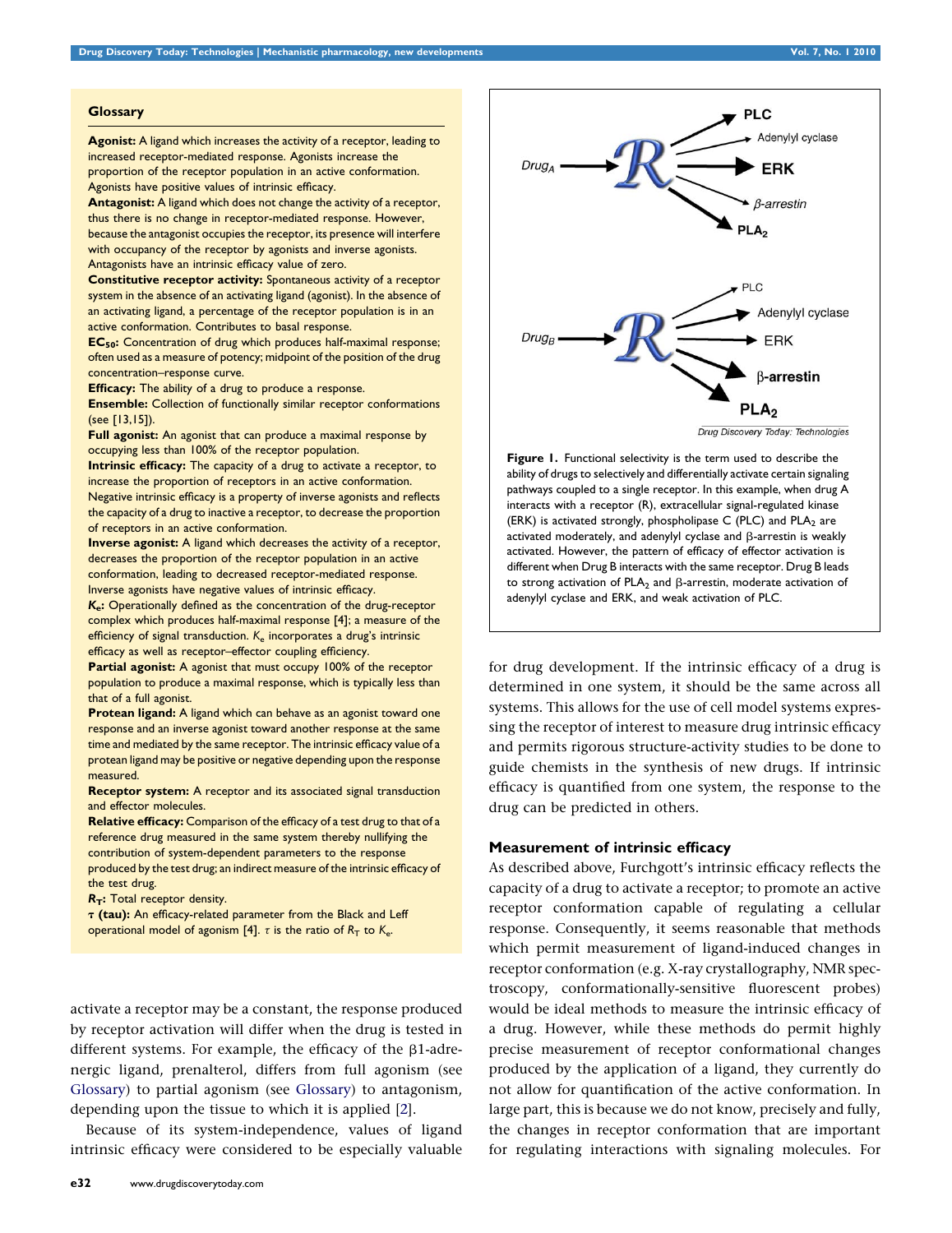example, structural studies have shown that activation of a seven-transmembrane-spanning receptor involves rearrangement of transmembrane helices V and VI [[3\]](#page-4-0). Although this change in receptor conformation is believed to be important in receptor activation (it may cause the opening of a crevice on the cytoplasmic side of the receptor to allow G protein binding), it is not yet possible to associate the magnitude of the conformational change with the extent of receptor activation and the ability of the receptor to regulate signaling (i.e. assignment of a value for intrinsic efficacy). It is also clear that there are many other conformational changes that occur upon receptor activation. Furthermore, there are probably many ligand-induced changes in the three-dimensional positions of atoms within a receptor that are not involved in (or are secondary to) the formation of an active receptor conformation. Until we learn much more about the molecular nature of receptor–effector interactions, the measurement of ligand-induced changes in receptor structure will not be a viable approach for quantification of intrinsic efficacy.

Currently, the only way to quantify intrinsic efficacy of a drug involves measurement of a response. However, as mentioned above, production of a response from receptor activation by a drug is not solely dependent upon intrinsic efficacy. The magnitude of response also depends upon system-dependent parameters, such as receptor density and receptor–effector coupling efficiency (which depends upon the number, type and location of signal transduction molecules in the cell). Thus, to isolate the ability of a drug to activate a receptor (intrinsic efficacy) when a response is measured, systemdependent properties must be nullified.

The approach to remove the system-dependent parameters from the measurement of a response is to measure ligand relative efficacy (see Glossary). Measurement of relative efficacy involves comparison of the same cellular responses produced by test ligands with that of a reference ligand obtained in the same system. Because the responses to the test ligands and reference ligand are obtained in the same system (same receptor density, same quantity and type of signaling molecules, among others), differences in relative efficacy between test ligands must be due to differences in their ability to activate the receptor (i.e. intrinsic efficacy).

For test ligands with low intrinsic efficacy which do not promote sufficient receptor activation to saturate the cellular signaling mechanisms that lead to the response measured (partial agonists), relative efficacy can be measured as the ratio of the maximal response (the response produced at concentrations of the agonist that produce full receptor occupancy) of the test ligand to that of the reference ligand  $(E_{\text{maxtest}}/E_{\text{maxref}})$ . Although measurement of relative efficacy does not allow for quantification of an absolute value for a test drug's intrinsic efficacy, it does allow for quantification of differences in the intrinsic efficacy of test drugs. For example, if the relative efficacy of test drug 'A' is 0.8 with respect to the

reference drug and that of test drug 'B' is 0.4, then the intrinsic efficacy of drug A is twice that of drug B.

The measurement of relative efficacy becomes a bit more complex for test drugs with high intrinsic efficacy values – where the degree of receptor activation is sufficient to saturate some components of the cellular response-generating mechanisms. Even though these drugs may have different intrinsic efficacies, they produce the same maximal response and are called 'full' agonists. For full agonists the  $E_{\text{maxtest}}/$  $E_{\text{maxref}}$  ratios all equal 1 and therefore do not reflect the differences in the capacity of the drugs to activate the receptor. For full agonists, there are two ways to measure relative efficacy. The first is to calculate the ratio of occupancy  $(K_A)$ and response  $(EC_{50})$  parameters of the test and reference ligands  $(K_{A(test)}/EC_{50(text)})/(K_{A(ref)}/EC_{50(ref)})$ . This is a laborious method which involves receptor binding studies to determine the agonist  $K_A$  as well as performing concentrationresponse curves to obtain the agonist  $EC_{50}$ . Thus, for two full agonists that produce the same maximal response, the agonist that occupies a smaller percentage of the receptor population (lower  $K_A$  value) has the greater intrinsic efficacy.

The second method to measure the relative efficacy of full agonists is to alter the system such that the full agonists become partial agonists. Often this can be accomplished by irreversible inactivation of a portion of the receptor population with an irreversible antagonist or with a receptor alkylating agent. This reduces the maximal level of receptor activation to below that which saturates the cellular response-generating mechanisms. Because the test ligand is now a partial agonist, the ratio of the test agonist maximal response to that of the reference agonist reflects intrinsic efficacy.

Another strategy to measure relative efficacy which applies to both partial and full agonists involves measurement of agonist efficacy using the Black and Leff model of operational agonism [\[4](#page-4-0)].

Response = 
$$
\frac{[A] \cdot \tau \cdot E_{\text{max}}}{[A](\tau + 1) + K_A}
$$

where  $[A]$  is the agonist concentration,  $E_{\text{max}}$  is the maximal response of the system,  $K_A$  is the equilibrium dissociation constant of the ligand and  $\tau$  (see Glossary) is an efficacy term (transducer ratio) equal to the ratio of receptor density  $(R_T)$  to  $K_e$  ( $R_T/K_e$ ), where  $K_e$  (see Glossary) represents the efficiency of signal transduction by the ligand–receptor complex.  $K_e$  incorporates both ligand intrinsic efficacy and system-dependent parameters such as the efficiency of receptor–effector coupling. The values of these parameters can be obtained with non-linear regression analysis of agonist concentration– response curves. Relative efficacy then becomes the ratio of  $\tau$  of the test agonist to that of the reference agonist ( $\tau_{\text{test}}/\tau_{\text{ref}}$ ). The system-dependent parameters associated with efficacy are removed when both the test agonists and reference agonists are measured for the same response in the same system.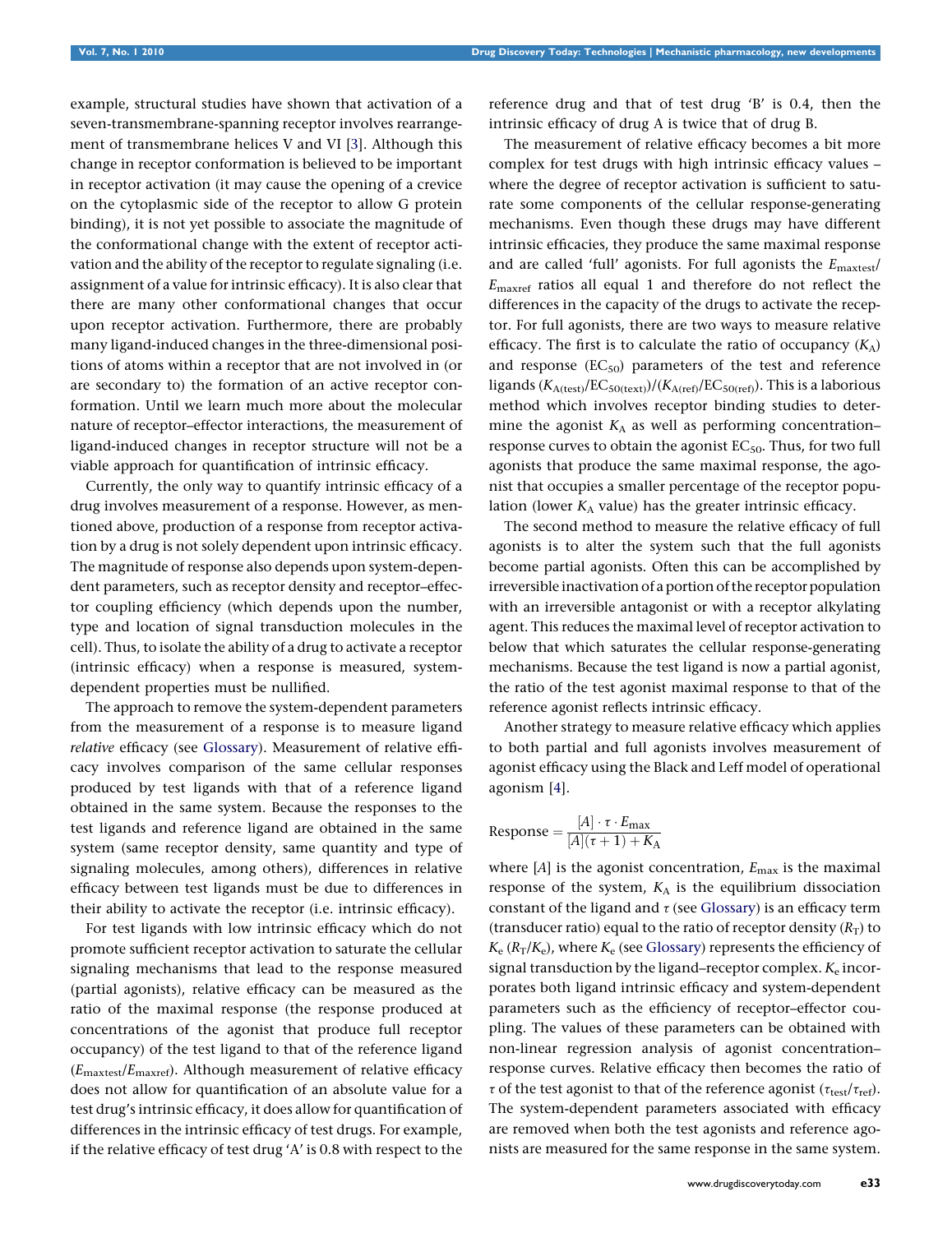Thus, differences in relative efficacy of two drugs must be due to differences in the ability of the drugs to activate the receptor.

#### Negative intrinsic efficacy

The pioneering work of Cerione *et al.* [\[5](#page-4-0)] with purified  $\beta$ adrenergic receptors and Gas proteins followed by that of Costa and Herz [[6\]](#page-5-0) studying opioid receptors expressed natively in intact cells lead to the realization that receptors in a population were not necessarily quiescent, but could spontaneously adopt an active conformation capable of regulating cellular responses, in the absence of an activating ligand. The realization that receptors could be constitutively active led to the discovery of ligands that decrease constitutive receptor activity (inverse agonists) in addition to ligands which increase receptor activation (agonists). Just as an agonist has intrinsic efficacy, defined as the ability of the ligand to increase receptor activation, inverse agonists also have intrinsic efficacy defined as the ability to decrease receptor activation. For inverse agonists, the sign of intrinsic efficacy is negative (negative intrinsic efficacy) to indicate a reduction in receptor activation. Inverse agonists, like agonists, can differ in the magnitude of negative intrinsic efficacy (partial and full inverse agonists). As for agonists, intrinsic efficacy of inverse agonists cannot be measured directly. However, measurement of relative efficacy (as described above), with respect to a reference inverse agonist, provides an indirect measure of the intrinsic efficacy of inverse agonists.

The discovery of constitutive receptor activity and inverse agonism also led to a change in our view of the molecular nature of drug intrinsic efficacy. Rather than producing receptor activation by inducing a conformational change in a receptor from a quiescent conformation, the active conformation could occur spontaneously and the proportion of active receptors in a population enriched or depleted by the presence of a ligand. Thus, intrinsic efficacy could be considered as the capacity of a ligand to enrich (for agonists) or deplete (for inverse agonists) the proportion of receptors in the active conformation (see induction versus selection, [[7\]](#page-5-0)).

#### Multiple intrinsic efficacies – functional selectivity

It is now generally accepted that an individual receptor subtype can regulate the activity of more than one effector response in a cell. In fact, individual receptor subtypes typically regulate the activity of several distinct cellular signaling pathways. Traditional receptor theory held that a receptor could adopt a single active conformational state which could regulate cell signaling. As mentioned above, intrinsic efficacy is the property of a drug to increase (agonists) or decrease (inverse agonists) the proportion of a receptor population in the active conformational state. Since the term was introduced 45 years ago, it was believed that intrinsic efficacy was a constant, unique for each drug-receptor pair and independent of the cellular signaling systems coupled to the receptor [[1\]](#page-4-0). With a single active conformational state, the degree to which a drug enriched (or depleted) the active state receptors would be reflected similarly in all signaling pathways regulated by that active state. Thus, the relative efficacy of a ligand must be independent of the cellular response measured.

Over the past several years, experimental evidence has accumulated which demonstrates that ligand relative efficacy is not independent of the response measured. In fact, relative efficacy of a ligand, acting at a single receptor subtype, can differ dramatically depending upon the cellular response measured. In extreme cases, a single ligand, acting at a single receptor subtype, can be an agonist (positive intrinsic efficacy) and an inverse agonist (negative intrinsic efficacy) at the same time in the same cell depending upon the response measured. Ligands such as these are called protean ligands [[8,9\]](#page-5-0). The behavior of protean ligands is not compatible with the existence of a single active receptor conformation, but requires multiple active conformations, the relative proportions of which can be differentially regulated by ligands.

Kenakin [[10](#page-5-0)] was the first to formalize an hypothesis that allowed for agonist relative efficacy to differ depending upon the response measured. This hypothesis was originally termed 'agonist-directed trafficking of receptor stimulus' and was based upon the premise that agonist interaction with a receptor can promote the formation/stabilization of ligand-specific receptor conformational states. These liganddependent receptor conformations would have differential ability (affinity and/or efficacy) to regulate the various signaling molecules that mediate particular cellular responses. Interestingly, the behavior of ligands to differentially regulate signaling pathways coupled to the same receptor has been given a variety of names in the literature, including 'functional selectivity', 'stimulus trafficking', 'differential engagement' and 'biased agonism'. Although the field appears to have settled on 'functional selectivity' as a simple term to describe the phenomenon [\[11](#page-5-0)], 'biased agonism' has been used recently, especially with respect to ligands which may have selectivity toward activating  $\beta$ -arrestin versus adenylyl cyclase activity or phospholipase C signaling [[12\]](#page-5-0). The term 'biased' means 'one-sided' and is useful when comparing just two options. However, receptors generally regulate several signaling pathways and it seems likely that ligands may promote multiple sets of receptor conformations ('ensembles', see Glossary and [\[13](#page-5-0)] for more information on ensembles) and thus may have selectivity for more than one cellular response.

The ability of ligands to promote (enrich) certain groups of receptor conformations at the expense of others, rather than just single active and inactive conformations, means that ligands have multiple intrinsic efficacy values. By enriching one ensemble of active conformations, a ligand could deplete another active group. In this way, a single ligand acting at a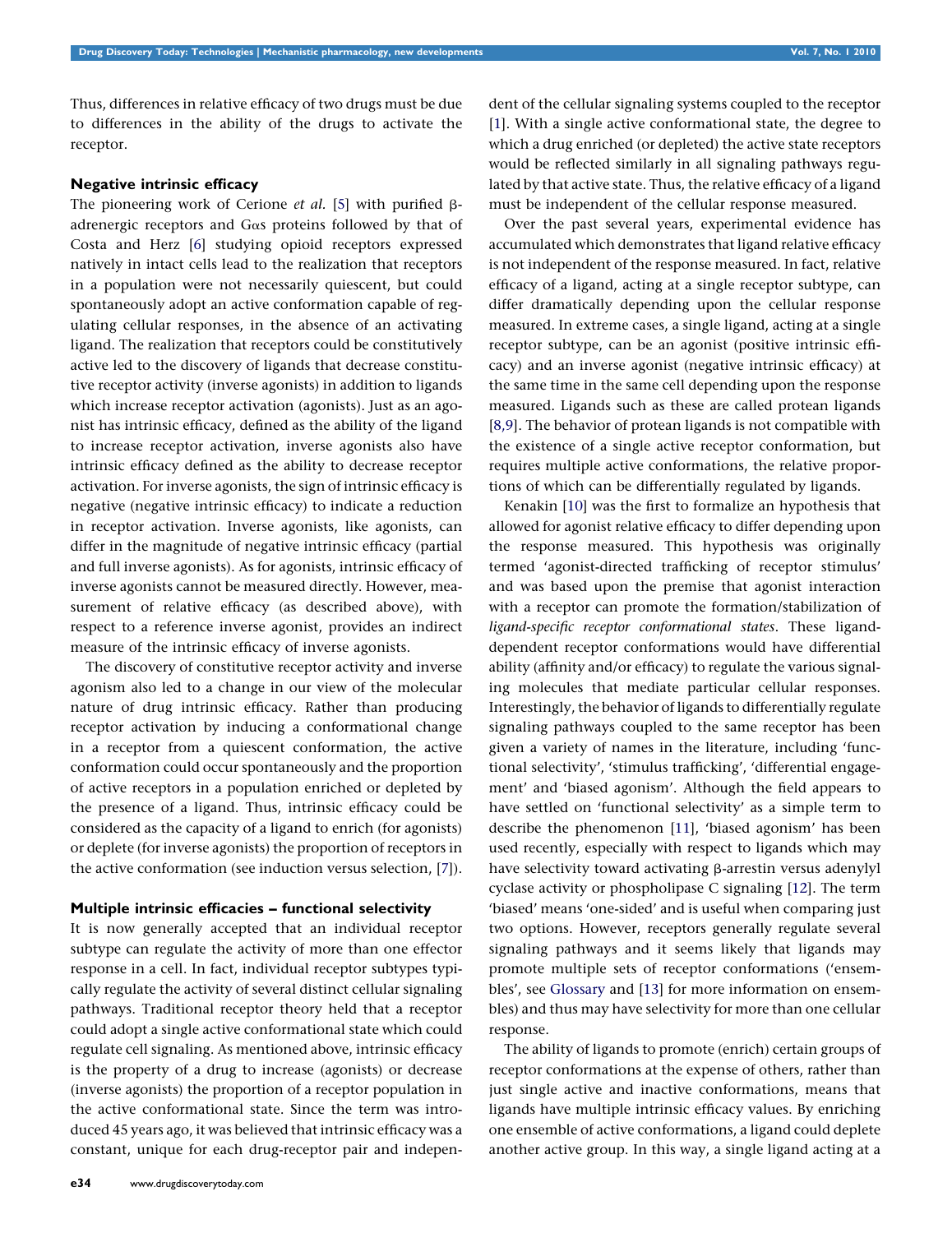<span id="page-4-0"></span>single receptor subtype could be both an agonist and an inverse agonist at the same time (a protean ligand). It is expected that the spectrum of receptor conformational ensembles that result from the addition of a ligand will be dependent upon ligand chemical structure and be unique for each ligand. Even small differences in molecular structure can lead to significant differences in differential signaling [\[14](#page-5-0)].

Response-dependent intrinsic efficacy means that relative efficacy must be measured for each cellular response. Methods of measurement of relative efficacy have been described above for partial and full agonists and inverse agonists. It is important to note that a ligand can be a partial agonist for one response, but a full agonist for a different response coupled to the same receptor in the same system. Consequently different methods ( $E_{\text{max}}$  ratios or  $K_A/EC_{50}$  ratios) may be required for the measurement of relative efficacy for different responses, unless  $\tau$  ratios are used. Importantly, because relative efficacy is response-dependent, relative efficacy values are not generalizable and must be measured for each ligand–receptor–effector triad.

#### The use of  $\tau/K_A$  ratios to quantify functional selectivity

Given the allosteric nature of receptor proteins (binding of a ligand promotes receptor conformations with different capacities to interact with secondary signaling molecules, see [\[15,16](#page-5-0)]), the allosteric influence of different signaling molecules on ligand efficacy and affinity should be considered when measuring the response-dependent relative efficacy of an agonist. To address this issue, Kenakin recently proposed the use of  $\tau/K_A$  ratios as a means to quantify ligand functional selectivity [\[15,16](#page-5-0)]. Both  $\tau$  and  $K_A$  can be obtained from non-linear regression of concentration–response curves for each agonist for each response. This method has the additional advantage in that it is applicable to both weak and strong agonists.

#### Conclusion

Functional selectivity is based upon differential ligand intrinsic efficacy for different cellular signaling pathways coupled to the same receptor subtype. Intrinsic efficacy is defined as the ability of a ligand to promote changes in receptor conformational states (ensembles) and receptors can exist in multiple active conformational ensembles. Ligands, acting at the same receptor, can enrich or deplete different receptor conformational ensembles and therefore can have multiple intrinsic efficacy values that differ depending upon the response measured. As of today, intrinsic efficacy cannot be measured directly. Null methods to remove the system-dependency of ligand-induced responses must be used (relative efficacy). Response-dependent differences in ligand relative efficacy are used to quantify functional selectivity. Although there are a variety of methods available to measure relative efficacy, the most robust one involves fitting ligand concentration– response curves to the Black and Leff operational model of agonism to determine  $\tau$  ratios. Owing to the allosteric nature of receptor proteins, the interaction of the receptor with different signaling molecules (e.g. G proteins,  $\beta$ -arrestin, among others) may influence ligand affinity. Consequently,  $\tau/K_A$  ratios, derived from the operational model, provide the most rigorous and complete means of quantifying functional selectivity. Importantly, relative efficacy is not generalizable and must be measured for each ligand–receptor-response triad.

It is difficult to overestimate the importance of understanding and quantifying functional selectivity for drug discovery and development (outstanding issues). By providing medicinal chemists with quantitative information about the functional selectivity of their ligands, structure-activity studies would be expected to provide drugs with improved profiles of therapeutic efficacy and reduced adverse effects. It is therefore important for pharmacologists to measure the relative efficacy of ligands at each of the many signaling pathways that couple to a target receptor subtype. With these relative efficacy values in hand, chemists can modify drugs to increase or decrease ligand signaling selectivity thereby increasing therapeutic efficacy and decreasing the severity of adverse effects.

#### Outstanding issues

- The therapeutic relevance of functional selectivity is not yet clear.
- The connection between specific cellular signaling pathways and therapeutic benefit or adverse effects needs to be delineated.
- Pathology can alter cellular phenotype. The consequence of differences in cell phenotype with respect to the choices of cell model systems used to assess drug functional selectivity will need to be understood.

#### Acknowledgements

The authors thank Dr Terry Kenakin for helpful, thoughtprovoking discussions. The authors are supported by United States Public Health Service grants DA026619 (KAB), NS055835 and DA024865 (WPC).

#### **References**

- 1 Furchgott, R.F. (1966) The use of b-haloalkylamines in the differentiation of receptors and in the determination of dissociation constants of receptor–agonist complexes. In Advances in Drug Research, (Vol. 3) (Harper, N.J. and Simmonds, A.B., eds) pp. 21–55, Academic Press
- 2 Kenakin, T.P. and Beek, D. (1980) Is prenalterol (H133/80) really a selective beta 1 adrenoceptor agonist? Tissue selectivity resulting from differences in stimulus–response relationships J. Pharmacol. Exp. Ther. 213, 406–413
- 3 Hofmann, K.P. et al. (2009) A G protein-coupled receptor at work: the rhodopsin model. Trends Biochem. Sci. 34, 540–552
- 4 Black, J.W. and Leff, P. (1983) Operational models of pharmacological agonism. Proc. R. Soc. Lond. B Biol. Sci. 220, 141–162
- 5 Cerione, R.A. et al. (1984) The mammalian beta 2-adrenergic receptor: reconstitution of functional interactions between pure receptor and pure stimulatory nucleotide binding protein of the adenylate cyclase system. Biochemistry 23, 4519–4525